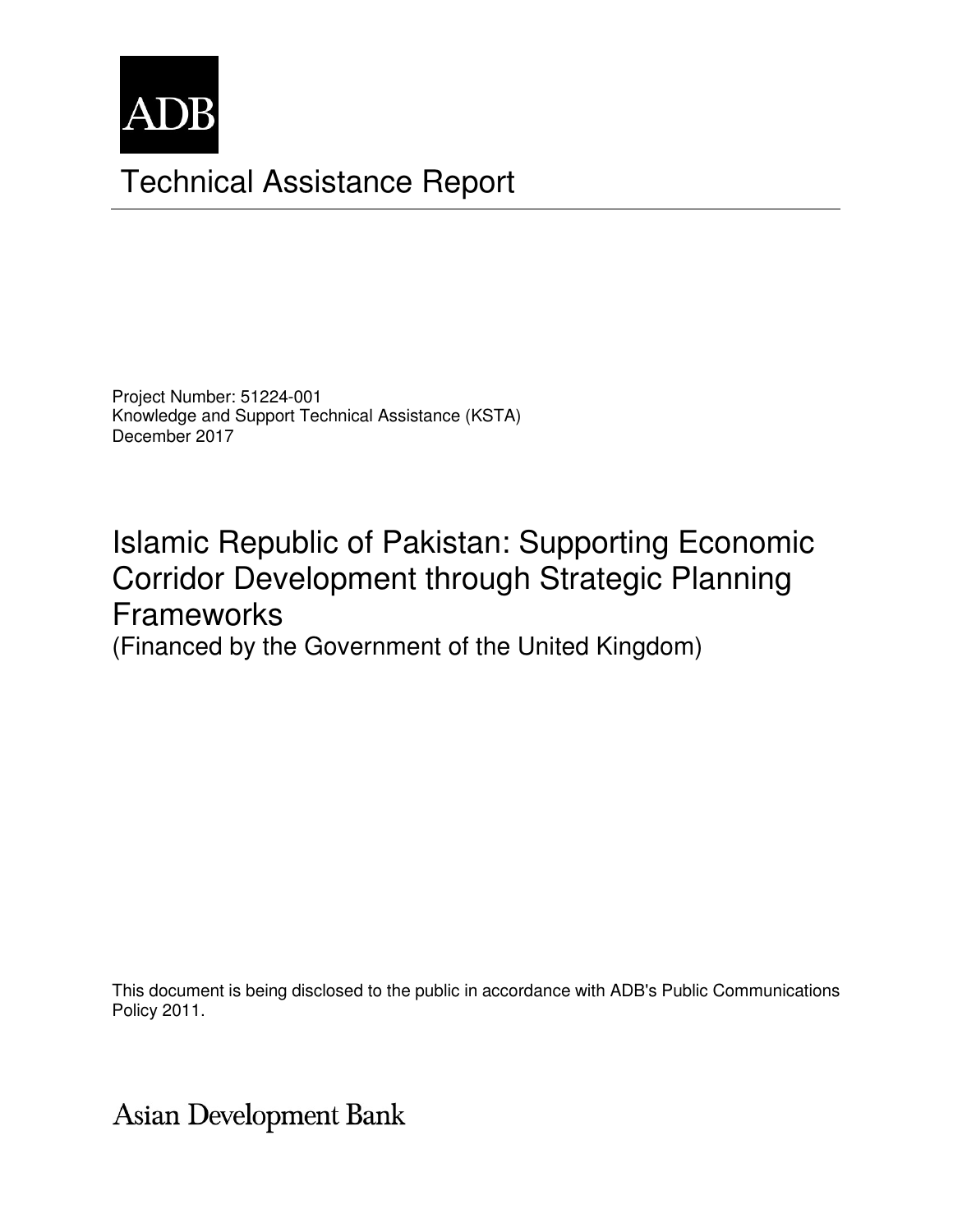## **CURRENCY EQUIVALENTS**

(as of 23 November 2017)

| Currency unit | $\overline{\phantom{m}}$ | Pakistan rupee/s (PRe/PRs) |
|---------------|--------------------------|----------------------------|
| PRe1.00       | $=$                      | \$0.0095                   |
| \$1.00        | $=$                      | PRs105.375                 |

#### **ABBREVIATIONS**

| Department for International Development of the Government of the |
|-------------------------------------------------------------------|
|                                                                   |
|                                                                   |
|                                                                   |
|                                                                   |
|                                                                   |

#### **NOTES**

- (i) The fiscal year (FY) of the Government of Pakistan ends on 30 June. "FY" before a calendar year denotes the year in which the fiscal year ends, e.g., FY2018 ends on 30 June 2018.
- (ii) In this report, "\$" refers to United States dollars.

| <b>Vice-President</b>                     | Wencai Zhang, Operations 1                                                                                                                                                                                                                                                                                                                                                                                                                                                                                                                                                                                                                        |
|-------------------------------------------|---------------------------------------------------------------------------------------------------------------------------------------------------------------------------------------------------------------------------------------------------------------------------------------------------------------------------------------------------------------------------------------------------------------------------------------------------------------------------------------------------------------------------------------------------------------------------------------------------------------------------------------------------|
| <b>Director General</b>                   | Sean O' Sullivan, Central and West Asia Department, CWRD                                                                                                                                                                                                                                                                                                                                                                                                                                                                                                                                                                                          |
| <b>Director</b>                           | Xiaohong Yang, Pakistan Resident Mission (PRM), CWRD                                                                                                                                                                                                                                                                                                                                                                                                                                                                                                                                                                                              |
| <b>Team leader</b><br><b>Team members</b> | Guntur Sugiyarto, Principal Economist, PRM, CWRD<br>Khadija Ali, Associate Operations Analyst, PRM, CWRD<br>Farzana Noshab, Senior Economics Officer, PRM, CWRD<br>Nasrminullah Mian, Senior Program Officer, PRM, CWRD<br>Guan Wan, Principal Economist, Economic Research and Regional<br>Cooperation Department, (ERCD)<br>Yi Jiang, Senior Economist, ERCD<br>Shauzab Ali, Senior Project Officer (Financial Sector), PRM, CWRD<br>Ahsan Tayyab, Principal Natural Resources Economist, CWRD<br>Edward Faber, Investment Specialist, Private Sector Operations<br>Department<br>Aysha Qadir, Principal Counsel, Office of the General Counsel |

In preparing any country program or strategy, financing any project, or by making any designation of or reference to a particular territory or geographic area in this document, the Asian Development Bank does not intend to make any judgments as to the legal or other status of any territory or area.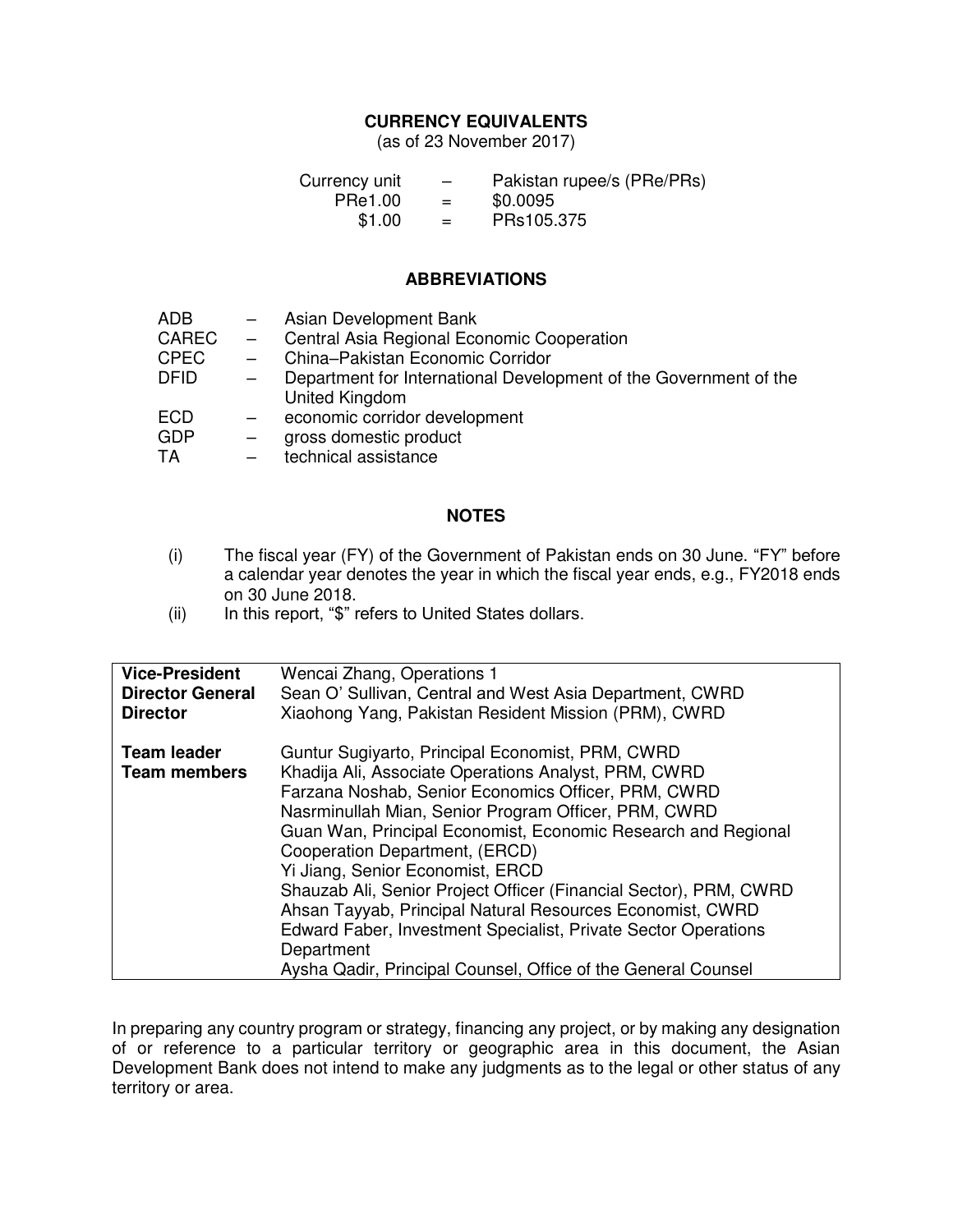## **CONTENTS**

|      |                                   |                                                        | Page |  |
|------|-----------------------------------|--------------------------------------------------------|------|--|
|      |                                   | KNOWLEDGE AND SUPPORT TECHNICAL ASSISTANCE AT A GLANCE |      |  |
| I.   |                                   | <b>INTRODUCTION</b>                                    |      |  |
| Ш.   | <b>ISSUES</b>                     |                                                        |      |  |
| III. |                                   | THE TECHNICAL ASSISTANCE                               |      |  |
|      | А.                                | Impact and Outcome                                     | 3    |  |
|      | B.                                | Outputs, Methods, and Activities                       | 3    |  |
|      | C.                                | Cost and Financing                                     | 4    |  |
|      | D.                                | <b>Implementation Arrangements</b>                     | 4    |  |
| IV.  | THE PRESIDENT'S DECISION          |                                                        | 5    |  |
|      | <b>APPENDIXES</b>                 |                                                        |      |  |
| 1.   | Design and Monitoring Framework   |                                                        | 6    |  |
| 2.   | Cost Estimates and Financing Plan |                                                        | 8    |  |
| 3.   |                                   | <b>List of Linked Documents</b>                        | 9    |  |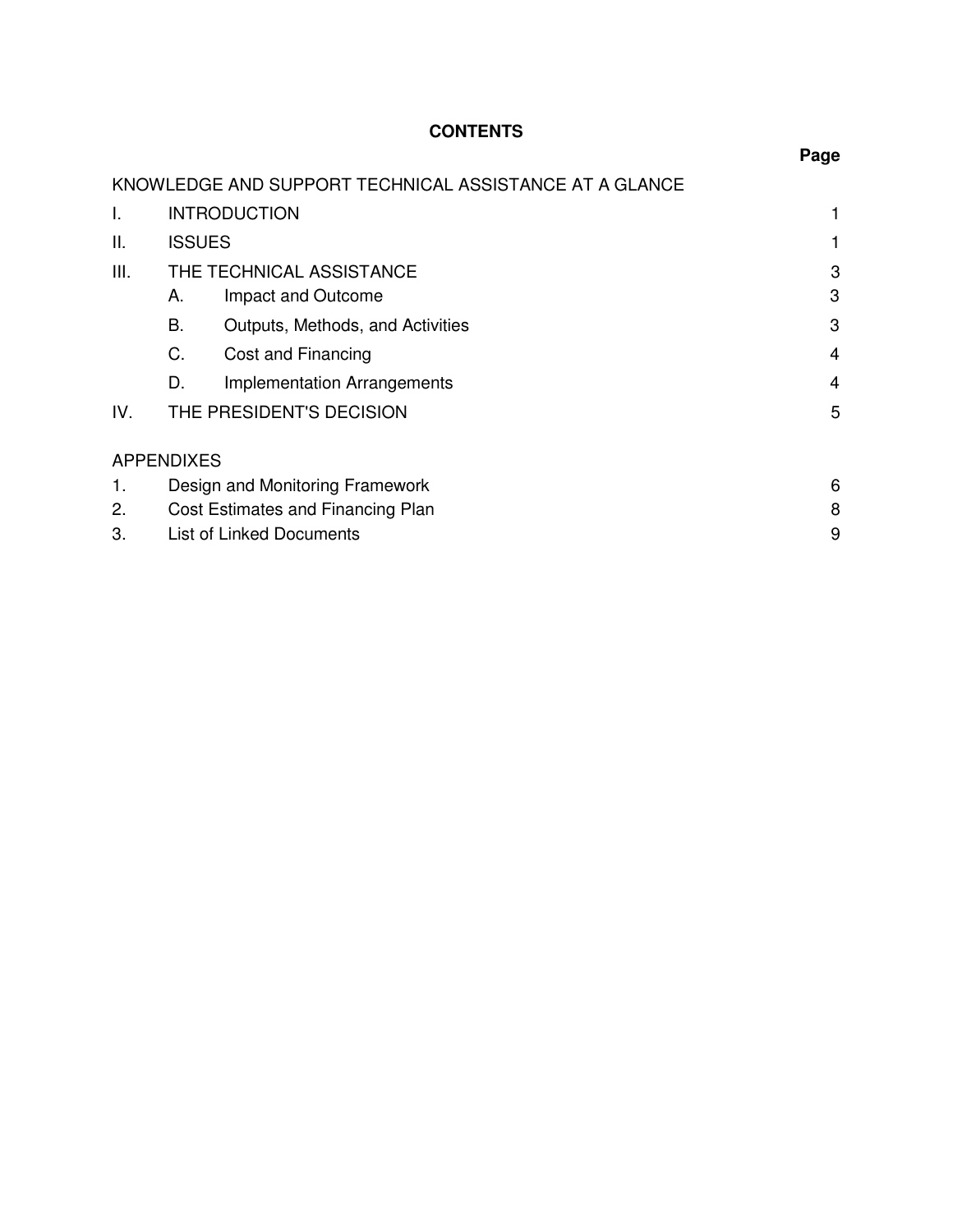#### **KNOWLEDGE AND SUPPORT TECHNICAL ASSISTANCE AT A GLANCE**

| 1. Basic Data                                                                                                                                |                                                                                                                                                                                                                                                                                                                                                                                                                                                                                                                                                          |                                |                                                 | Project Number: 51224-001 |
|----------------------------------------------------------------------------------------------------------------------------------------------|----------------------------------------------------------------------------------------------------------------------------------------------------------------------------------------------------------------------------------------------------------------------------------------------------------------------------------------------------------------------------------------------------------------------------------------------------------------------------------------------------------------------------------------------------------|--------------------------------|-------------------------------------------------|---------------------------|
| <b>Project Name</b>                                                                                                                          | <b>Supporting Economic Corridor</b><br>Development through Strategic<br><b>Planning Frameworks</b>                                                                                                                                                                                                                                                                                                                                                                                                                                                       | <b>Department</b><br>/Division | <b>CWRD/PRM</b>                                 |                           |
| <b>Nature of Activity</b>                                                                                                                    | Research and Development                                                                                                                                                                                                                                                                                                                                                                                                                                                                                                                                 | <b>Executing</b><br>Agency     | Ministry of Planning, Development and<br>Reform |                           |
| <b>Modality</b>                                                                                                                              | Regular                                                                                                                                                                                                                                                                                                                                                                                                                                                                                                                                                  |                                |                                                 |                           |
| Country                                                                                                                                      | Pakistan                                                                                                                                                                                                                                                                                                                                                                                                                                                                                                                                                 |                                |                                                 |                           |
| 2. Sector                                                                                                                                    | Subsector(s)                                                                                                                                                                                                                                                                                                                                                                                                                                                                                                                                             |                                | <b>ADB Financing (\$ million)</b>               |                           |
|                                                                                                                                              |                                                                                                                                                                                                                                                                                                                                                                                                                                                                                                                                                          |                                | <b>Total</b>                                    | 0.00                      |
| 3. Strategic Agenda                                                                                                                          | <b>Subcomponents</b>                                                                                                                                                                                                                                                                                                                                                                                                                                                                                                                                     |                                | <b>Climate Change Information</b>               |                           |
| Inclusive economic<br>growth (IEG)<br>Regional integration<br>(RCI)                                                                          | Pillar 1: Economic opportunities,<br>including jobs, created and expanded<br>Pillar 1: Cross-border infrastructure<br>Pillar 2: Trade and investment<br>Pillar 4: Other regional public goods                                                                                                                                                                                                                                                                                                                                                            | Project                        | Climate Change impact on the                    | Low                       |
| 4. Drivers of Change                                                                                                                         | <b>Components</b>                                                                                                                                                                                                                                                                                                                                                                                                                                                                                                                                        |                                | <b>Gender Equity and Mainstreaming</b>          |                           |
| Governance and<br>capacity development<br>(GCD)<br>Knowledge solutions<br>(KNS)<br>Partnerships (PAR)<br>Private sector<br>development (PSD) | Institutional systems and political<br>economy<br>Organizational development<br>Application and use of new<br>knowledge solutions in key<br>operational areas<br>Knowledge sharing activities<br>Pilot-testing innovation and learning<br>Bilateral institutions (not client<br>government)<br>Civil society organizations<br>Implementation<br>Official cofinancing<br><b>Private Sector</b><br>Regional organizations<br>United Nations organization<br>Conducive policy and institutional<br>environment<br>Promotion of private sector<br>investment |                                | No gender elements (NGE)                        |                           |
| 5. Poverty and SDG Targeting                                                                                                                 |                                                                                                                                                                                                                                                                                                                                                                                                                                                                                                                                                          | <b>Location Impact</b>         |                                                 |                           |
| Geographic Targeting<br>Household Targeting<br><b>SDG Targeting</b><br><b>SDG Goals</b>                                                      | No<br>No.<br>Yes<br>SDG1, SDG8, SDG9, SDG11, SDG17                                                                                                                                                                                                                                                                                                                                                                                                                                                                                                       | Not Applicable                 |                                                 |                           |
| 6. Risk Categorization                                                                                                                       | Low                                                                                                                                                                                                                                                                                                                                                                                                                                                                                                                                                      |                                |                                                 |                           |
|                                                                                                                                              | 7. Safeguard Categorization Safeguard Policy Statement does not apply                                                                                                                                                                                                                                                                                                                                                                                                                                                                                    |                                |                                                 |                           |
| 8. Financing                                                                                                                                 |                                                                                                                                                                                                                                                                                                                                                                                                                                                                                                                                                          |                                |                                                 |                           |
| <b>Modality and Sources</b>                                                                                                                  |                                                                                                                                                                                                                                                                                                                                                                                                                                                                                                                                                          |                                | Amount (\$ million)                             |                           |
| <b>ADB</b>                                                                                                                                   |                                                                                                                                                                                                                                                                                                                                                                                                                                                                                                                                                          |                                |                                                 | 0.00                      |
| None                                                                                                                                         |                                                                                                                                                                                                                                                                                                                                                                                                                                                                                                                                                          |                                |                                                 | 0.00                      |
| Cofinancing                                                                                                                                  |                                                                                                                                                                                                                                                                                                                                                                                                                                                                                                                                                          |                                |                                                 | 2.42                      |
|                                                                                                                                              | Government of the United Kingdom (Full ADB Administration)                                                                                                                                                                                                                                                                                                                                                                                                                                                                                               |                                |                                                 | 2.42<br>0.00              |
| Counterpart<br>None                                                                                                                          |                                                                                                                                                                                                                                                                                                                                                                                                                                                                                                                                                          |                                |                                                 | 0.00                      |
| <b>Total</b>                                                                                                                                 |                                                                                                                                                                                                                                                                                                                                                                                                                                                                                                                                                          |                                |                                                 | 2.42                      |
|                                                                                                                                              |                                                                                                                                                                                                                                                                                                                                                                                                                                                                                                                                                          |                                |                                                 |                           |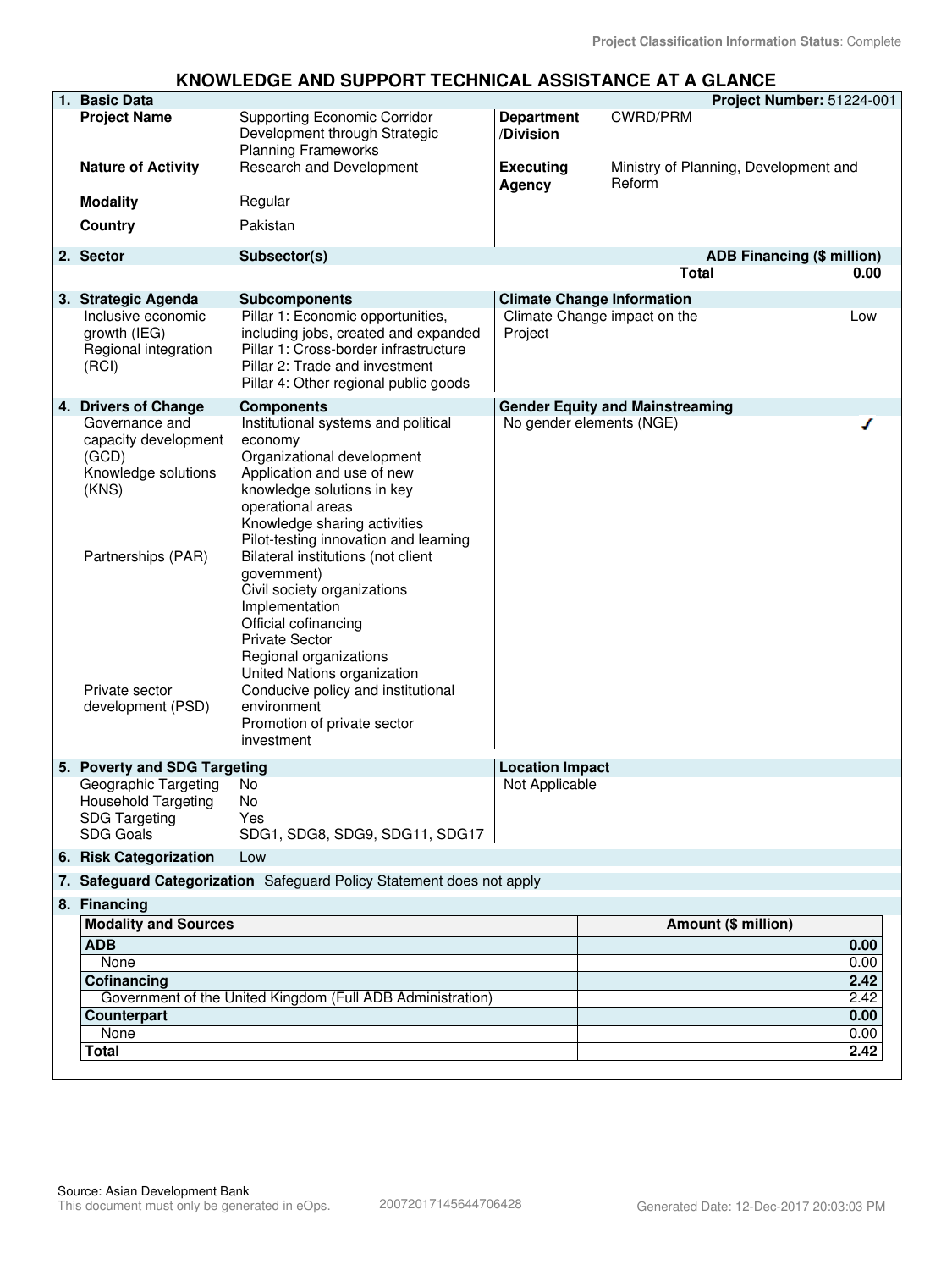## **I. INTRODUCTION**

1. During the 2017 Asian Development Bank (ADB) country programming mission to Pakistan, the Government of Pakistan requested that ADB provide knowledge and support technical assistance (TA) to the Ministry of Planning, Development and Reform for preparing the Twelfth Five-Year Plan, which focuses on promoting efficient growth and connectivity, including through economic corridor development  $(ECD)^1$  ADB and the government initially agreed on (i) the TA objective of helping the government with ECD to achieve sustained and inclusive growth, and (ii) key areas to be covered by the TA: (a) an ECD policy and operational framework to support Pakistan's participation in global value chains and enhance its competitiveness;<sup>2</sup> and (b) analytical tools and feasibility studies for ECD identification, design, and implementation.<sup>3</sup> In the follow-up meetings between the government and ADB, the government reaffirmed the key areas of focus and suggested the need for additional assistance regarding industrial policy, special economic zones, and an ECD hub for knowledge generation and sharing. It was agreed that ADB will draw on its internal expertise and resources to address these challenges.

2. The TA will contribute to the key knowledge products of the ADB Pakistan Resident Mission to support overall ADB operations in Pakistan, as described in the ADB country partnership strategy for Pakistan, 2015–2019, with the objective of achieving higher and more inclusive growth.<sup>4</sup> The TA is included in the ADB country operations business plan for Pakistan, 2018–2020 as a follow-up to a small–[scale policy and advisory TA project for Scoping Potential](https://www.adb.org/documents/series/country-operations-business-plans)  Economic Corridors in Pakistan,<sup>5</sup> and will support development of the subsequent ADB country partnership strategy for Pakistan (for 2020–[2024\) and country operations business plans.](https://www.adb.org/documents/series/country-operations-business-plans) The TA is part of the Pakistan Economic Corridors Programme—financed by the Department for International Development of the Government of the United Kingdom (DFID) and jointly delivered by ADB and DFID—to promote regional trade and connectivity.

#### **II. ISSUES**

3. Pakistan has experienced steady growth recovery in 2015–2017, with gross domestic product (GDP) growth of 5.3% in FY2016. Although very encouraging, the growth remains modest and insufficient to create jobs for the large number of youth (about 3 million) joining the labor force each year, and far below the growth path that some countries have followed in becoming strong middle-income countries. Stronger growth is also essential to further reduce poverty and improve the lives of the poor, who number about 60 million. The government's long-term development goal, as reflected in its Pakistan Vision 2025, is to achieve upper middle-income status by increasing per capita income to \$4,200 by 2025, from the current level of about \$1,600.<sup>6</sup> Achieving this goal requires higher, more sustained, and inclusive economic growth of at least 7% per year.

4. Pakistan's increased growth in FY2016 was mainly driven by consumption, with a continued low level of investment<sup>7</sup> caused by perceived security issues, energy shortages, and a

 <sup>1</sup> ADB first used the term "economic corridor" in 1998 to describe a planned development in a given space; the concept emerged in the early 1990s via ADB's Greater Mekong Subregion project and Europe's Maastricht Treaty.

<sup>&</sup>lt;sup>2</sup> An economic corridor involves the creation of an efficient multimodal transport network within a defined area, supported by quality infrastructure and logistics, and with a policy framework that facilitates doing business. It includes setting up distribution networks that link production centers, urban clusters, and international gateways.

<sup>&</sup>lt;sup>3</sup> The TA first appeared in the business opportunities section of ADB's website on 27 November 2017.

<sup>4</sup> ADB. 2014. *Country Partnership Strategy: Pakistan, 2015–2019*. Manila.

<sup>5</sup> ADB. 2017. *Country Operations Business Plan: Pakistan, 2018–2020*. Manila; ADB. Pakistan. Economic Corridor Program (Planning).

<sup>6</sup> Government of Pakistan, Ministry of Planning, Development and Reform*. Pakistan Vision 2025*. Islamabad.

<sup>7</sup> The ratio of investment to GDP is 15.6%, compared with the average of 34% for South Asia during 2010–2015.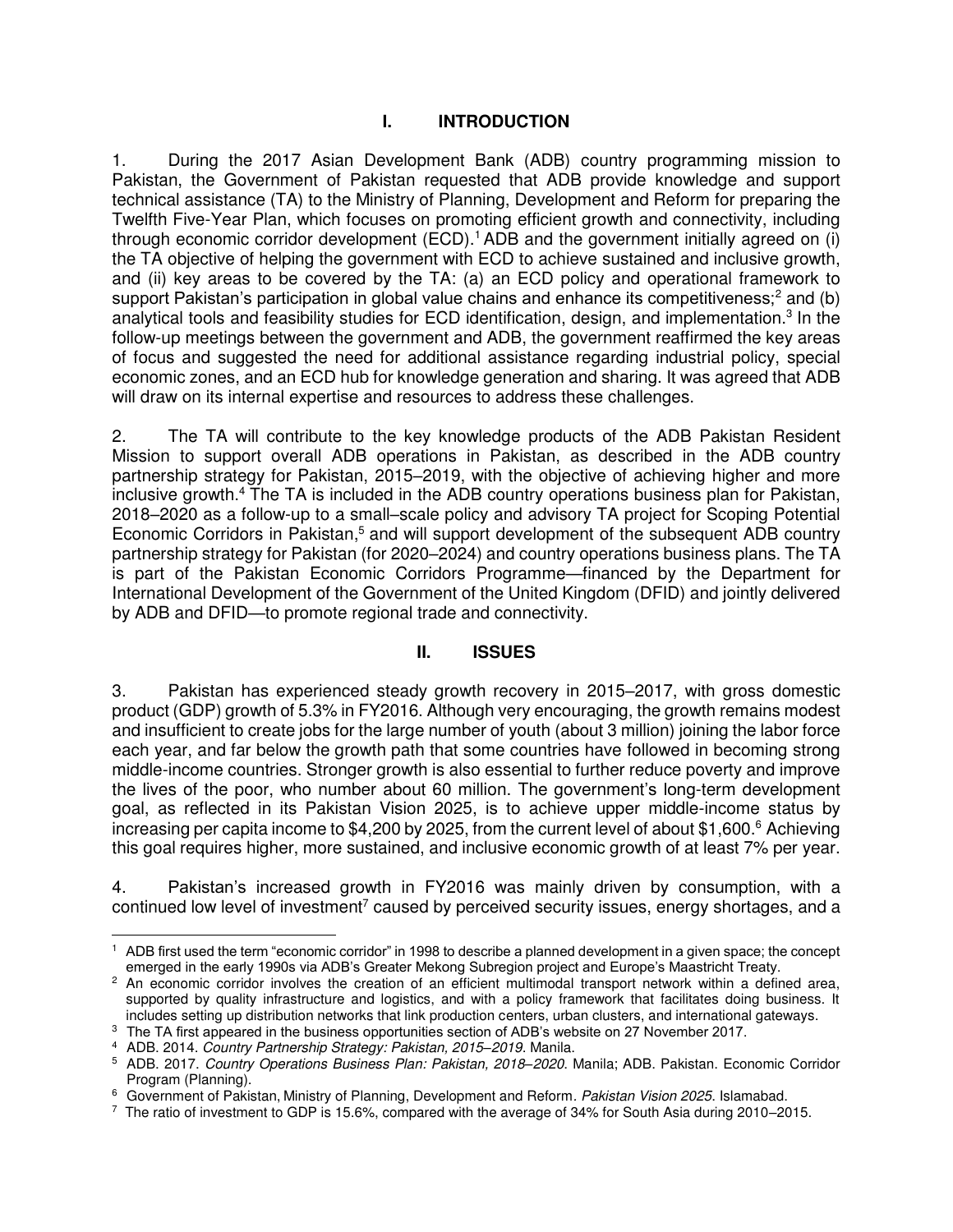poor business regulatory environment.<sup>8</sup> Growth acceleration needs a better alignment between national plans and policies and provincial operational priorities, and joint actions between federal and provincial governments. All sectors should benefit from ECD that improves infrastructure, the business climate, and investment. ECD is more than special economic zones, export processing zones, and industrial parks, for it includes the infrastructure, industrial and urban developments to connect producers and consumers by providing good economic networks. ECD is a well-proven growth instrument that could move Pakistan into a higher growth trajectory. Empirical evidence across countries supports the positive impact of ECD.<sup>9</sup>

5. Declining exports also pose a development challenge. Pakistan has lost 1.45% in export market share per year in 2007–2017 due to weakening export competitiveness and soft global demand in key sectors. Food and textiles remain Pakistan's main exports, but they continue to suffer from declining prices and demand, as well as from poor trade facilitation, inadequate investment, low diversification, inefficient logistics, and poor investment climate. Pakistan has also lagged behind its competitors in terms of trade openness. For example, the simple average tariff has fallen only slightly, from 14.4% in FY2013 to 13.4% in FY2016. Moreover, 80% of global trade is currently carried out through global value chains. Therefore, it is vital for Pakistan to improve its trade competitiveness.

6. ECD has contributed to and been influenced by regional and global trades and market integration. ECD expansion in Asia in the last few years was driven by rapid increases in global value chains. Successful ECD is therefore contingent upon investments and policy incentives. ECD and trade facilitation are important in Pakistan, as the country has concern on export and its subsequent impacts on foreign reserves. Reforms in policy, institutional mechanisms, and incentives are needed to remove FDI bottlenecks and facilitate private sector investment to promote productivity, trade and further ECD.

7. At the regional and global levels, Pakistan is actively participating in Central Asia Regional Economic Cooperation (CAREC) program and the Belt and Road Initiative (BRI),<sup>10</sup> in which the China–Pakistan Economic Corridor (CPEC) is the central project. Both the CAREC and CPEC projects provide a strong foundation for ECD in Pakistan by providing regional and international economic linkages that would have otherwise be developed by Pakistan.

8. The TA aims to assist Pakistan to realize the potential of ECD to boost industrial productivity, exports, and job creation and thereby contribute to sustained, increased and equitable economic growth. The key focus of the TA is to (i) further study the corridors to be included in the TA scope; (ii) enhance the value chain development program along the corridors; and (iii) strengthen strategies and strategic frameworks, policies, institutions, and coordination for ECD, including by promoting the role of the private sector, strengthening capacity, and learning from best practices. The TA will examine efficient connections between domestic and international production networks and markets, domestic connectivity to connect lagging districts (including secondary cities and rural areas) with urban growth poles to unleash growth potential by increasing trade competitiveness, reducing poverty, and strengthening Pakistan's regional and global competitiveness.

 $\overline{a}$ 8 Pakistan ranks 147th out of 190 countries in the World Bank's ease of doing business survey. World Bank. [Doing](http://www.doingbusiness.org/rankings)  Business—[Economy Rankings.](http://www.doingbusiness.org/rankings) (Accessed 20 November 2017).

<sup>9</sup> Asian Development Bank. 2016. *Scaling New Heights: Vizag–Chennai Industrial Corridor, India's First Coastal Corridor*. Manila.

<sup>10</sup> CAREC has corridors to connect Pakistan with other Central Asian economies. An estimated \$62 billion CPEC investment (as part of its Belt and Road initiative) is targeted to connect the western part of PRC with the Gwadar port of Pakistan for direct and better access to the Middle East, Africa, and beyond.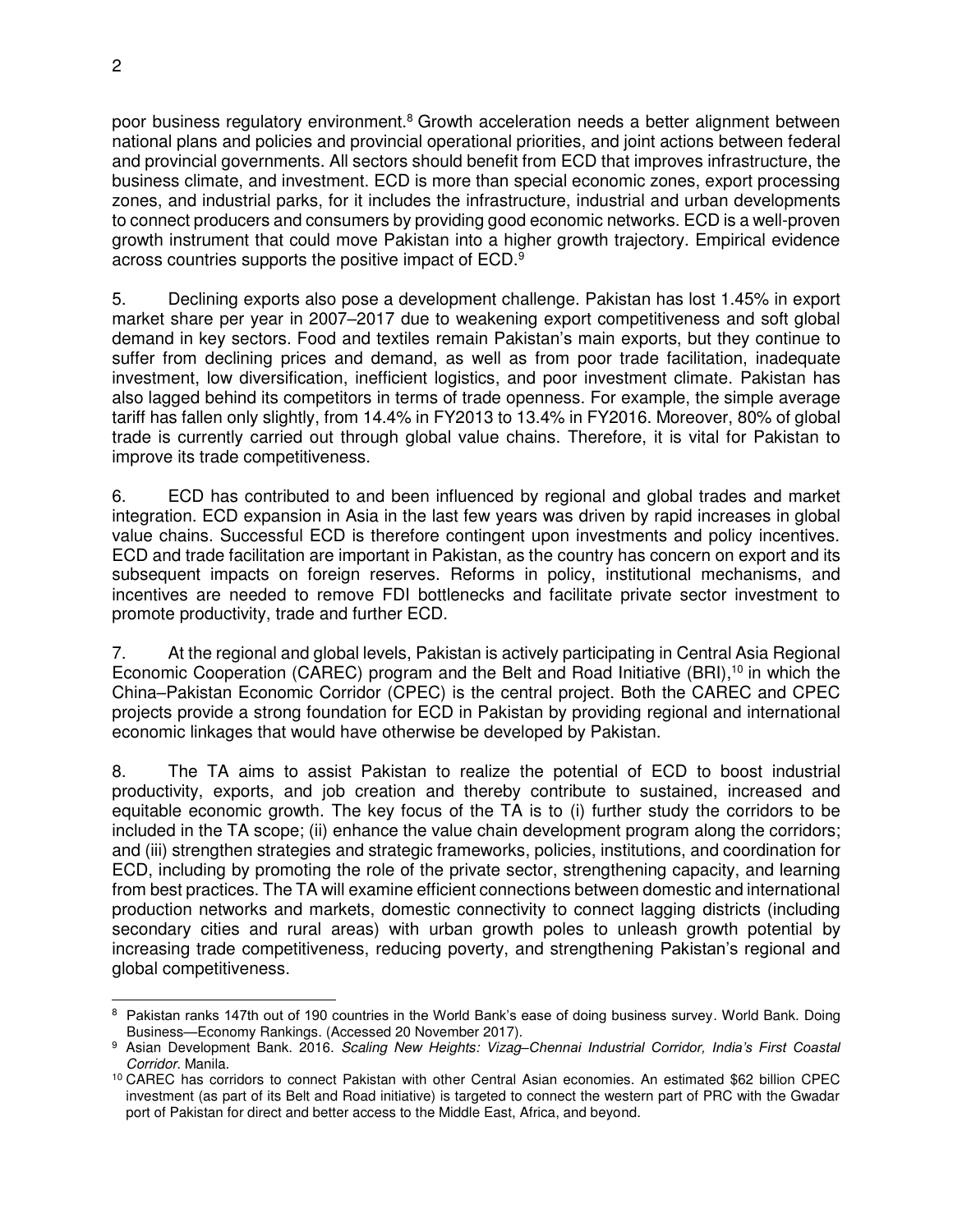## **III. THE TECHNICAL ASSISTANCE**

### **A. Impact and Outcome**

9. The TA is aligned with the following impacts: more integrated economic development resulting in better resource allocation, and higher and more inclusive growth in line with the government's growth aspirations and Pakistan Vision 2025. The TA will have the following outcome: better planned ECD resulting in more investments and increased economic activity. The design and monitoring framework is in Appendix 1. The TA will help address the following basic problems: (i) a lack of synergy in development policies and programs across districts and provinces; (ii) institutional, policy, and governance inefficiencies; (iii) lack of implementation plans; and (iv) poor trade competitiveness and facilitation. The TA will help address lagging and fragmented economic development across sectors, districts and provinces and a lack of connection with global trade and production networks to increase Pakistan's competitiveness, exports, GDP, and productivity.

## **B. Outputs, Methods, and Activities**

10. **Output 1: Economic corridor development policy and operational framework developed in line with best practice.** Regional and global best practices will be tailored to fit the Pakistan context. ECD requires supportive institutional and regulatory frameworks conducive to entrepreneurship and private investment. Under output 1, the TA will (i) collect international best practices and successful modes and case studies;<sup>11</sup> (ii) prepare tangible models of ECD planning, development, financing, management, and operations; (iii) undertake a detailed diagnosis for ECD in Pakistan;<sup>12</sup> and (iv) develop an integrated institutional, policy, and regulatory framework for ECD.

11. **Output 2: Economic corridor development feasibility studies and analytical tools developed.** The feasibility studies will demonstrate the application of best practices and establish a benchmark for key ECD components, including assessments of demand for targeted industries; analyses on industrial land market price and land pricing strategy; the suitability of an area to support targeted industries with the required infrastructure and amenities; a financial model of costs and revenue streams with a sensitivity analysis; and economic impact analyses on job creation, export demand, and other benefits. Moreover, a user-friendly analytical tool<sup>13</sup> will be developed to support better planning and prioritization, provide scenario analyses, determine optimum locations, and trace likely impacts across districts and industries.

12. **Output 3: Pakistan economic corridor development hub developed.** The hub is a professional network to facilitate ECD knowledge generation and dissemination to tap the best experts and latest knowledge for capacity building and decision-making. The virtual hub and ECD network will build linkages among the government, businesses, and think thanks.<sup>14</sup>

 <sup>11</sup> Special focus would be on Malaysia, PRC and others, such as in the Greater Mekong Subregion.

<sup>&</sup>lt;sup>12</sup> Includes land use regulations, policies for investment-friendly and efficient provision of labor and capital, utilities, a streamlined tax system, simplified business procedures, and other investment and business facilitation programs. <sup>13</sup> Such as the webGIS (geographic information system) application.

<sup>14</sup> Including the Ministry of Planning, Development and Reform; Board of Investment; Ministry of Industries and Production; Ministry of Commerce; Ministry of Finance; Ministry of Water and Power; Ministry of Petroleum and Natural Resources; Ministry of Communications; provincial governments of Punjab, Khyber Pakhtunkhwa, Sindh, and Baluchistan; and the National Industrial Parks Development and Management Company.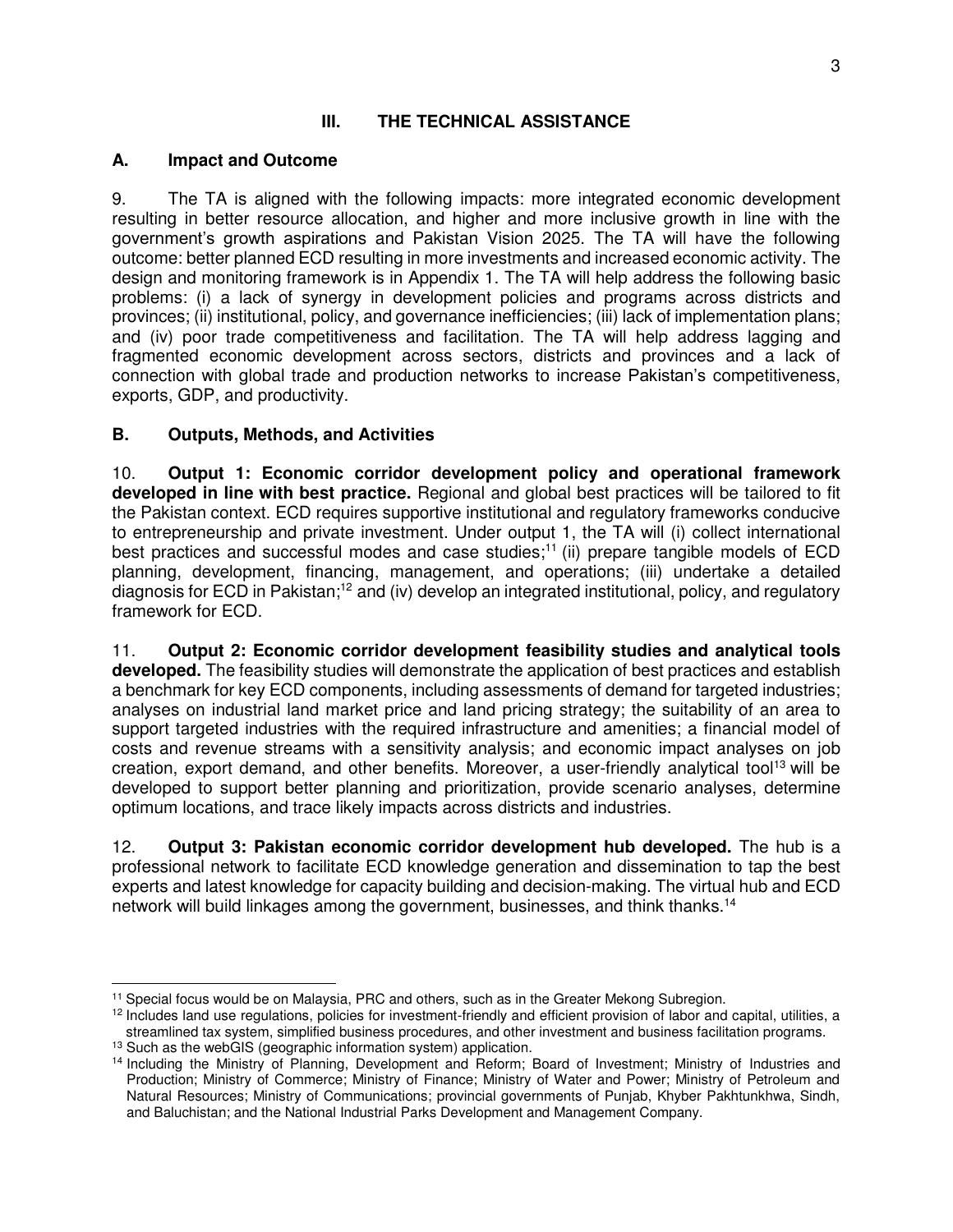13. **Output 4: Strategic policy framework for improving trade competitiveness developed.** Trade competitiveness is a fundamental driver of economic growth and increased competitiveness will likely result in more rapid economic growth. To develop the framework, the TA will identify and address key policy gaps hampering Pakistan's domestic and international competitiveness by examining 12 factors that affect Pakistan's productivity and economic prosperity: institutions, infrastructure, macroeconomic environment, health and primary education, higher education and training, market efficiency for goods and labor, financial market development, technological readiness, market size, business sophistication, and innovation.<sup>15</sup>

14. **Methodology and key activities**. The TA will consult key stakeholders, do some assessments and analyses, conduct research studies and develop (i) ECD policy and operational framework, (ii) ECD feasibility studies and analytical tools, (iii) Pakistan ECD hub, and (iv) strategic policy framework for improving trade competitiveness. Domestic field research could include visits to more advanced and developed provinces, and policy dialogue. International field research could include visits to countries with rich experience in ECD. Specifics regarding these visits would depend on research requirements, with preference given to ADB member countries. Moreover, seminars with press conference by involving policy makers and renowned experts from relevant countries, could be conducted to help share international experience and TA results.

## **C. Cost and Financing**

15. The TA is estimated to cost \$2,418,081, all of which will be financed on a grant basis by DFID of the Government of the United Kingdom. ADB will administer the TA. The government will provide counterpart support in the forms of counterpart staff, office accommodation, office supplies, relevant data and information, assistance in arranging meetings and field visits with relevant government agencies, logistics support, and other in-kind contributions that are estimated about not more than 15% of the total cost. Key expenditure items are in Appendix 2.

## **D. Implementation Arrangements**

16. The executing agency will be the Ministry of Planning, Development and Reform, which will also serve as the implementing agency for output 1; implementing agencies for the other outputs will be the Punjab's Urban Unit (output 2), selected think tanks (output 3) and the Ministry of Commerce (output 4). The implementation arrangement is summarized in Table 1.

17. The TA will be conducted in 30 months. Priority for field research will be given to potential economic corridors already identified and discussed with the government.<sup>16</sup> Expertise and resources from across ADB will be tapped to work as "One ADB", with departments working together to examine key issues relating to ECD.

18. **Consulting services.** A total of 44 person-months of individual consulting services (two international consultants for 14 person-months and three national consultants for 30 personmonths) will be provided using lumpsum output-based contracts. International and/or local firms will be mobilized to mainly carry out feasibility studies on ECD, developing analytical tools, and establishing ECD Hub. It is important that the TA be implemented in a flexible manner. Therefore, the TORs, duration, and schedule of TA inputs will be adjusted as necessary. Such adjustments may also be undertaken during implementation to better meet capacity building needs and to

 $\overline{a}$ <sup>15</sup> World Economic Forum. The Global Competitiveness Report 2014–2015. Methodology: The 12 pillars of [competitiveness.](http://reports.weforum.org/global-competitiveness-report-2014-2015/methodology/)

<sup>&</sup>lt;sup>16</sup> This includes the nine special economic zones and four potential economic corridors in Faisalabad, Multan, Abbottabad, and Lahore identified through the Scoping Potential Economic Corridors in Pakistan TA (footnote 5).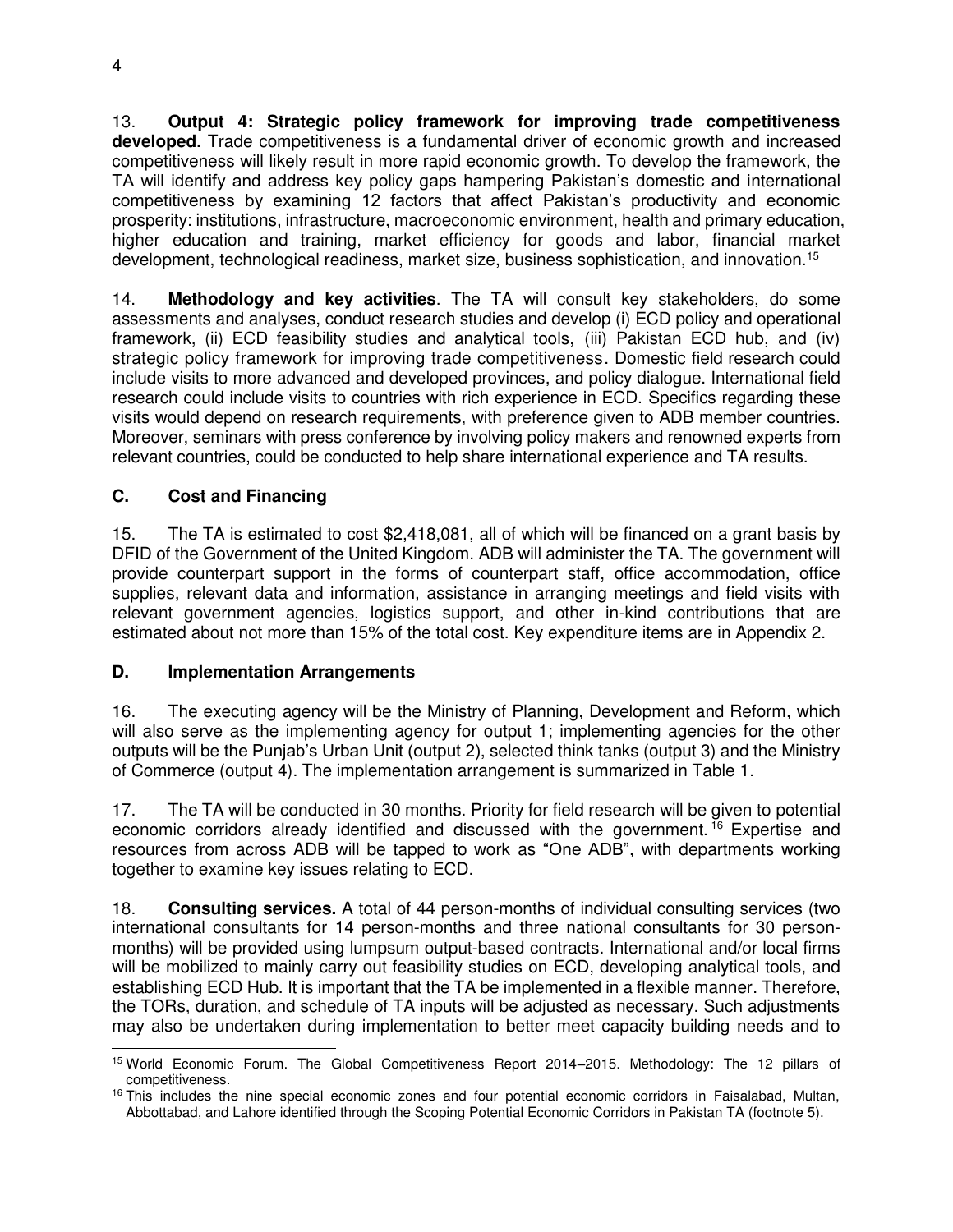ensure TA funds are utilized in a cost-effective manner. ADB will engage individual consultants in accordance with ADB Procurement Policy (2017, as amended from time to time) and the associated PAIs/TA Staff Instructions.

19. The TA will work with local and international think tanks selected based on their ability and technical know-how, implementation capability, and efficiency to generate and promote knowledge solutions on ECD.<sup>17</sup> The TA will also engage resource persons to review the accuracy and quality of the reports, provide international perspectives, bring in up-to-date knowledge, and present at the related workshops. The resource persons include an economics editor to refine the reports, research assistants to help conduct surveys and field research, and experts on trade and other ECD related issues to provide inputs. The number of resource persons and their personmonths will be determined during TA implementation. Outline Terms of Reference for firms, individual consultants and resource persons are in Appendix 3.

| <b>Aspects</b>                      | <b>Arrangements</b>                                                                                                                                      |                  |             |
|-------------------------------------|----------------------------------------------------------------------------------------------------------------------------------------------------------|------------------|-------------|
| Indicative<br>implementation period | January 2018-June 2020                                                                                                                                   |                  |             |
| Executing agency                    | Ministry of Planning, Development and Reform                                                                                                             |                  |             |
| Implementing agencies               | Output 1: Ministry of Planning, Development and Reform<br>Output 2: Punjab's Urban Unit<br>Output 3: Think tanks/firms<br>Output 4: Ministry of Commerce |                  |             |
| Consultants                         | To be selected and engaged by the Asian Development Bank                                                                                                 |                  |             |
|                                     | International consultants<br>(individual consultant selection)                                                                                           | 14 person-months | \$280,000.0 |
|                                     | National consultants (individual<br>consultant selection)                                                                                                | 30 person-months | \$180,000.0 |
|                                     | Firms through QCBS (90:10)                                                                                                                               |                  | \$600,000.0 |
| Disbursement                        | The TA will be disbursed in line with the Asian Development Bank's Technical<br>Assistance Disbursement Handbook (2010, as amended from time to time).   |                  |             |

Source: Asian Development Bank estimates.

#### **IV. THE PRESIDENT'S DECISION**

20. The President, acting under the authority delegated by the Board, has approved the Asian Development Bank administering technical assistance not exceeding the equivalent of \$2,418,081 to the Government of Pakistan to be financed on a grant basis by the Department for International Development of the Government of the United Kingdom for Supporting Economic Corridor Development through Strategic Planning Frameworks, and hereby reports this action to the Board.

 $\overline{a}$ <sup>17</sup> Given the complex nature of ECD, it is critical to collaborate with the think tanks to ensure for successful implementation of ECD.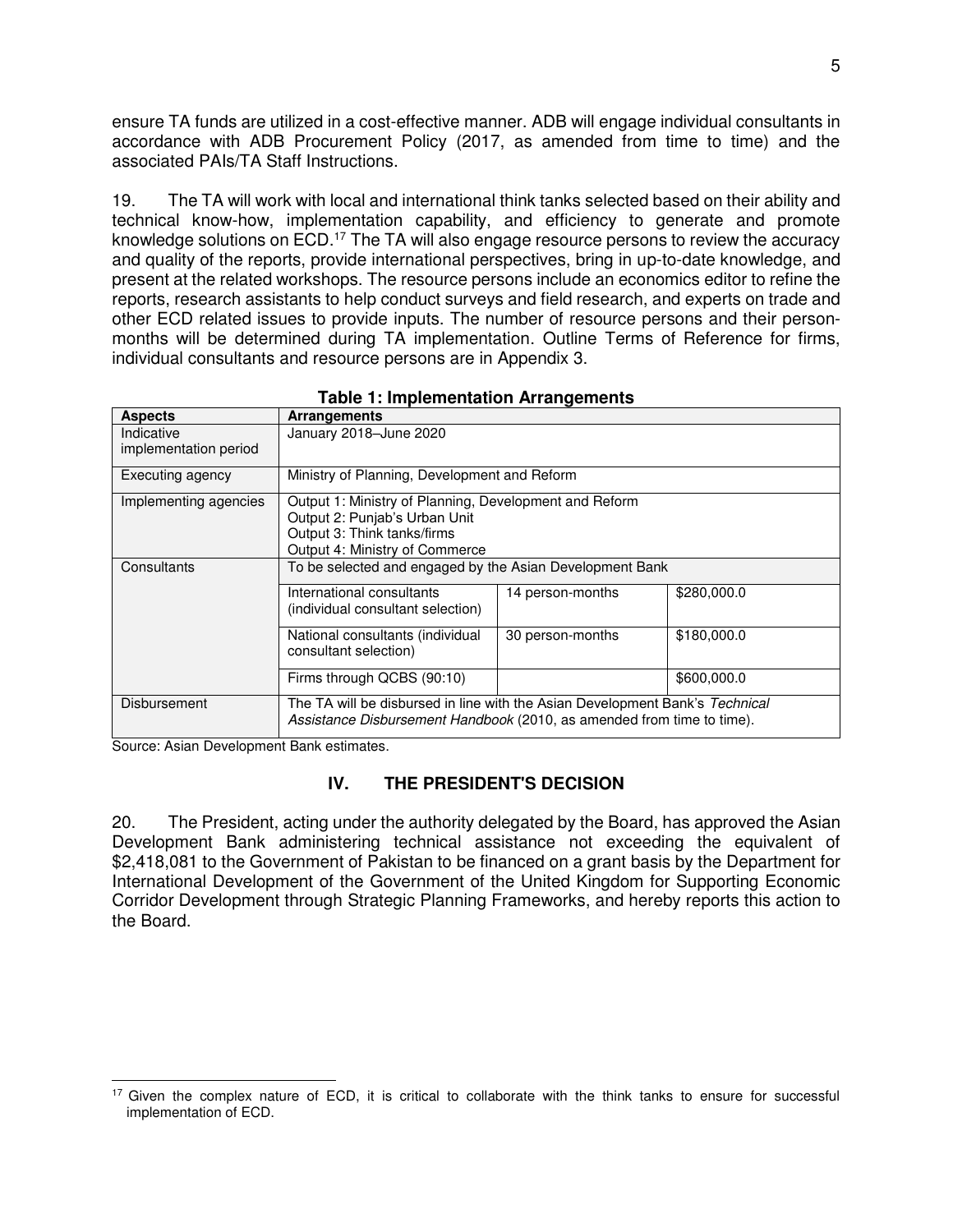## **DESIGN AND MONITORING FRAMEWORK**

| Impacts the TA is Aligned with<br>More integrated economic development resulting in better resource allocation, and higher and more<br>inclusive growth in line with the government's growth aspirations and the Pakistan Vision 2025 <sup>a</sup> |                                                                                                                   |                                                                                                                                       |                                                                                                                                           |  |
|----------------------------------------------------------------------------------------------------------------------------------------------------------------------------------------------------------------------------------------------------|-------------------------------------------------------------------------------------------------------------------|---------------------------------------------------------------------------------------------------------------------------------------|-------------------------------------------------------------------------------------------------------------------------------------------|--|
|                                                                                                                                                                                                                                                    | <b>Data Sources and</b><br><b>Performance Indicators</b><br><b>Reporting</b>                                      |                                                                                                                                       |                                                                                                                                           |  |
| <b>Results Chain</b>                                                                                                                                                                                                                               | with Targets and Baselines                                                                                        | <b>Mechanisms</b>                                                                                                                     | <b>Risks</b>                                                                                                                              |  |
| <b>Outcome</b><br>Better planned ECD<br>resulting in<br>improved resource<br>allocations and<br>increased economic<br>activity.                                                                                                                    | By 2020:<br>a. Increased and more<br>integrated planning and<br>investments<br>(2017 baseline: Not<br>applicable) | a. Official reports from<br>the government and<br>other key institutions                                                              | a. Lack of (i) timely<br>delivery of inputs from<br>counterparts and (ii)<br>commitments to adopt<br>suggested actions from<br>TA results |  |
|                                                                                                                                                                                                                                                    | b. Adoption of TA results<br>(2017 baseline: 0)                                                                   | b. Citation or adoption<br>of TA results by key<br>stakeholders                                                                       | b. Lack of synergy and<br>coordination among key<br>institutions related to<br><b>ECD</b>                                                 |  |
|                                                                                                                                                                                                                                                    |                                                                                                                   | c. Web analytics                                                                                                                      | c. Overall security and<br>other issues are not<br>conducive for ECD<br>planning and<br>implementation                                    |  |
| <b>Outputs</b><br>1. ECD policy and<br>operational<br>framework<br>developed in line<br>with best practice                                                                                                                                         | By 2020:<br>1. Framework is adopted by<br>at least one stakeholder<br>$(2017)$ baseline: 0)                       | a. Official reports from<br>the government and<br>other key institutions<br>citing the use of TA<br>results for different<br>purposes | a. Changes in the<br>government and other<br>key stakeholders result<br>in differing interest in<br>and commitment to the<br>TA results   |  |
| <b>ECD</b> feasibility<br>2.<br>studies and<br>analytical tools<br>developed                                                                                                                                                                       | 2. Main study result and tools<br>are adopted by at least two<br>stakeholders<br>(2017 baseline: 0)               | b. Other sources citing<br>the use of TA results<br>for different purposes                                                            | b. Lack of continued<br>supports and capacity to<br>adopt the TA results                                                                  |  |
| Pakistan ECD<br>3.<br>hub developed                                                                                                                                                                                                                | 3. ECD hub is established in<br>partnerships with at least four<br>think tanks<br>(2017 baseline: 0)              |                                                                                                                                       |                                                                                                                                           |  |
| Strategic policy<br>4.<br>framework for<br>improving trade<br>competitiveness<br>developed                                                                                                                                                         | 4. Framework is adopted by<br>the government<br>(2017 baseline: 0)                                                |                                                                                                                                       |                                                                                                                                           |  |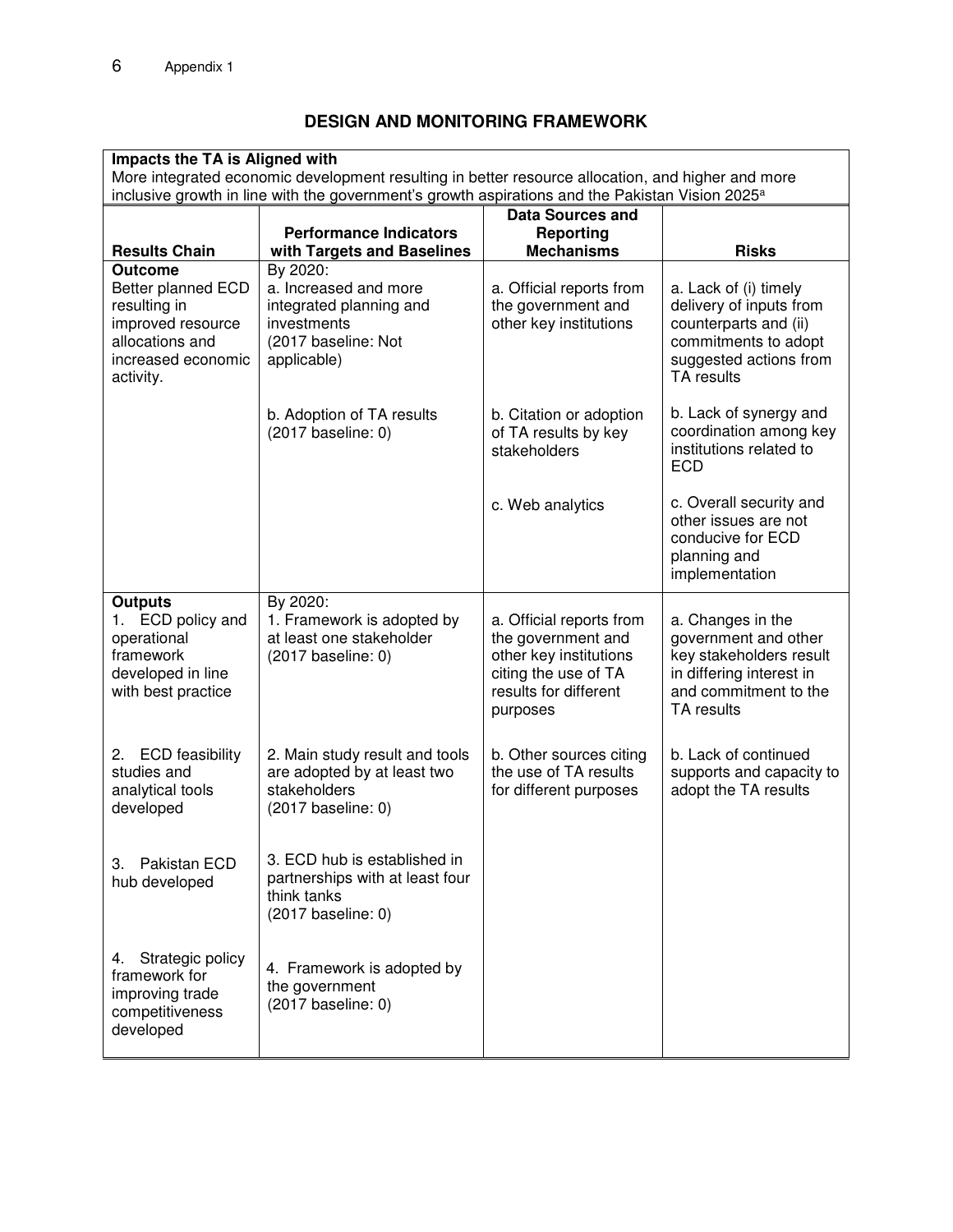#### **Key Activities with Milestones**

#### **1. ECD policy and operational framework developed in line with best practice**

1.1 Conduct a series of consultation/inception workshops at national and provincial levels to introduce the TA, detail its coverage and implementation plan, and ensure support from federal and provincial governments and other key stakeholders (at least five workshops: 4 provincial and 1 federal, Q1-Q2).

1.2 Consultant recruitment and team formation to produce the specified outputs (various teams will be developed at different stages in accordance with the needs and results of consultations with the governments and other key stakeholders, Q1-Q8)

- 1.3 Reviewing best practice and developing ECD policy and operational framework and their supporting documents/reports (Q1-Q6).
- 1.4 Dissemination seminar and institutionalization of the policy and operational framework (Q5-Q8)

#### **2. ECD feasibility studies and analytical tools developed**

- 2.1 Consultant recruitment and team formation (Q1-Q2))
- 2.2 Conducting field surveys, feasibility study and developing analytical tools, and their associated reports (Q2-Q6)
- 2.3 Dissemination seminar and institutionalization of the feasibility results and analytical tools (Q5- Q8)

#### **3. Pakistan ECD hub developed**

- 3.1 Consultant recruitment and team formation (Q1-Q2)
- 3.2 Developing and ECD hub and its materials and documentations (Q2-Q6)
- 3.3 Dissemination seminar and institutionalization of the hub (Q6-Q8)

#### **4. Strategic policy framework for improving trade competitiveness developed**

- 4.1 Consultant recruitment and team formation (Q1-Q2)
- 4.2 Developing the policy framework and its supporting documents/reports (Q1-Q4)
- 4.3 Review and Consultation Workshops for finalizing the policy framework (Q2-Q6)
- 4.4 Dissemination seminar and institutionalization of the policy framework (Q5-Q8)

#### **Inputs**

Government of the United Kingdom: \$2,418,081.0<sup>b</sup>

Note: The government of Pakistan will provide counterpart support in the form of counterpart staff, office accommodation, office supplies, relevant data and information, assistance in arranging meetings and field visits with relevant government agencies, logistics support, and other in-kind contributions.

#### **Assumptions for Partner Financing**

Not applicable (financing has been secured by the Department for International Development of the Government of the United Kingdom, as part of the Pakistan Economic Corridor Programme).

 $ECD =$  economic corridors development;  $TA =$  technical assistance.

**b** Administered by the Asian Development Bank.

Source: Asian Development Bank.

a Government of Pakistan, Ministry of Planning, Development and Reform. Pakistan Vision 2025. Islamabad; and Asian Development Bank. 2014. *Country Partnership Strategy: Pakistan, 2015–2019*. Manila.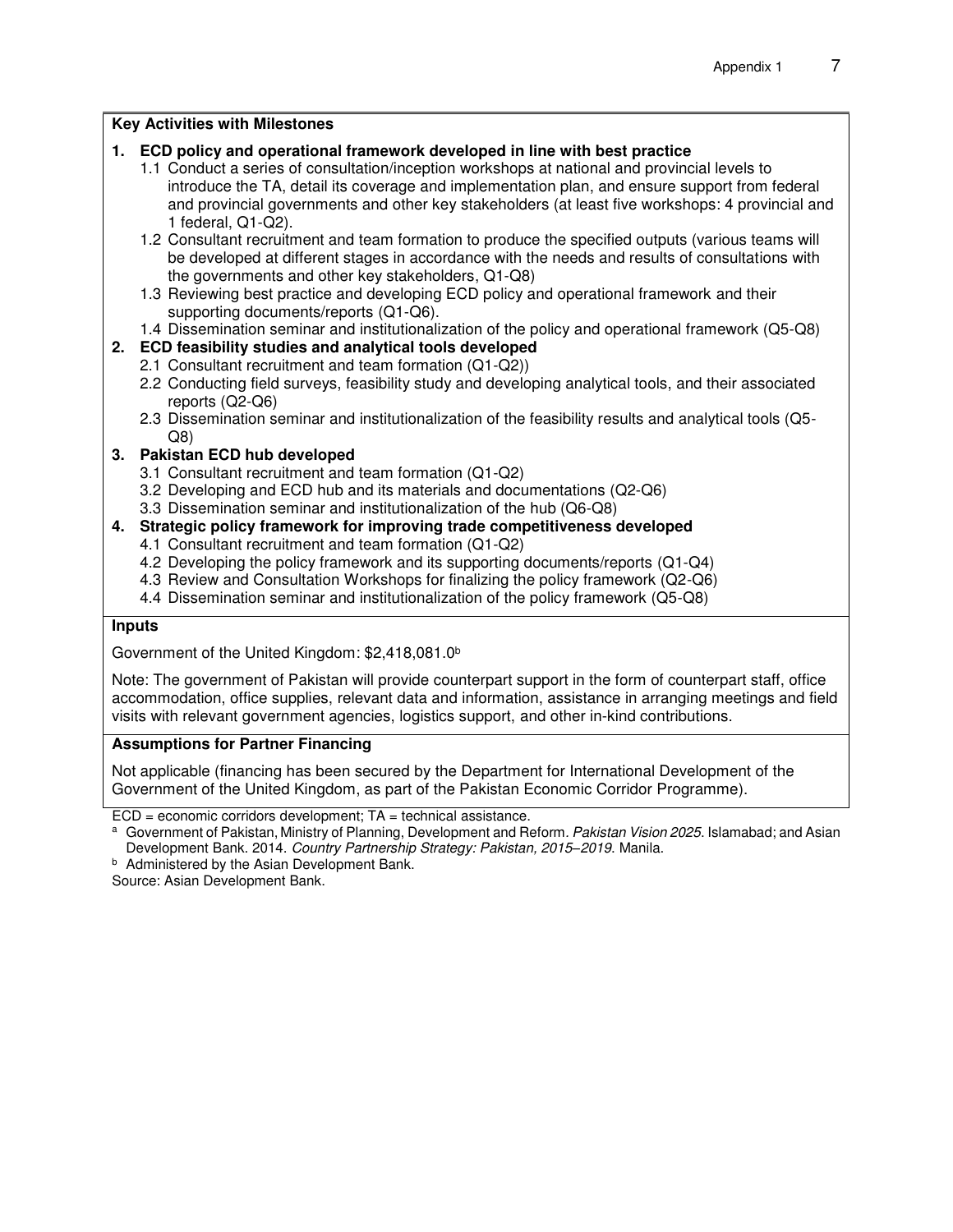| <b>Item</b>                                          | Amount  |  |  |  |
|------------------------------------------------------|---------|--|--|--|
| Government of the United Kingdom <sup>a</sup>        |         |  |  |  |
| Consultants<br>1.                                    |         |  |  |  |
| a. Remuneration and per diem                         |         |  |  |  |
| International consultants                            | 330.0   |  |  |  |
| ii.<br>National consultants                          | 430.0   |  |  |  |
| iii. Resource persons                                | 200.0   |  |  |  |
| Out-of-pocket expenditures<br>b.                     |         |  |  |  |
| International and local travel                       | 100.0   |  |  |  |
| Reports, and communications<br>ΙΙ.                   | 150.0   |  |  |  |
| Workshops and conferences<br>2.                      | 200.0   |  |  |  |
| З.<br>Surveys <sup>c</sup>                           |         |  |  |  |
| International field research<br>a.                   | 300.0   |  |  |  |
| Domestic field research<br>b.                        | 270.0   |  |  |  |
| Research and survey materials                        | 100.0   |  |  |  |
| Miscellaneous administration and support costs<br>4. | 90.0    |  |  |  |
| Contingencies <sup>d</sup><br>5.                     | 248.1   |  |  |  |
| Total                                                | 2,418.1 |  |  |  |

**COST ESTIMATES AND FINANCING PLAN**  (\$'000)

Note: The technical assistance is estimated to cost \$2,418,081 (equivalent of £1,814,695), of which total contributions from the DFID of the Government of the United Kingdom are presented in the table above. The government will provide counterpart support in the form of counterpart staff, office accommodation, office supplies, relevant data and information, assistance in arranging meetings and field visits with relevant government agencies, logistics support, and other inkind contributions. Cofinancier reporting is conducted by providing quarterly and annual reports to DFID.

<sup>a</sup> Administered by the Asian Development Bank.

<sup>b</sup> A consulting firm or institute will be recruited to undertake the surveys.

c This amount -as well as the total amount- may change due to foreign exchange fluctuations and the TA will adjust accordingly for there will be no additional financing. The total amount also includes bank charges and a provision for foreign exchange fluctuations (if any).

Source: Asian Development Bank estimates.